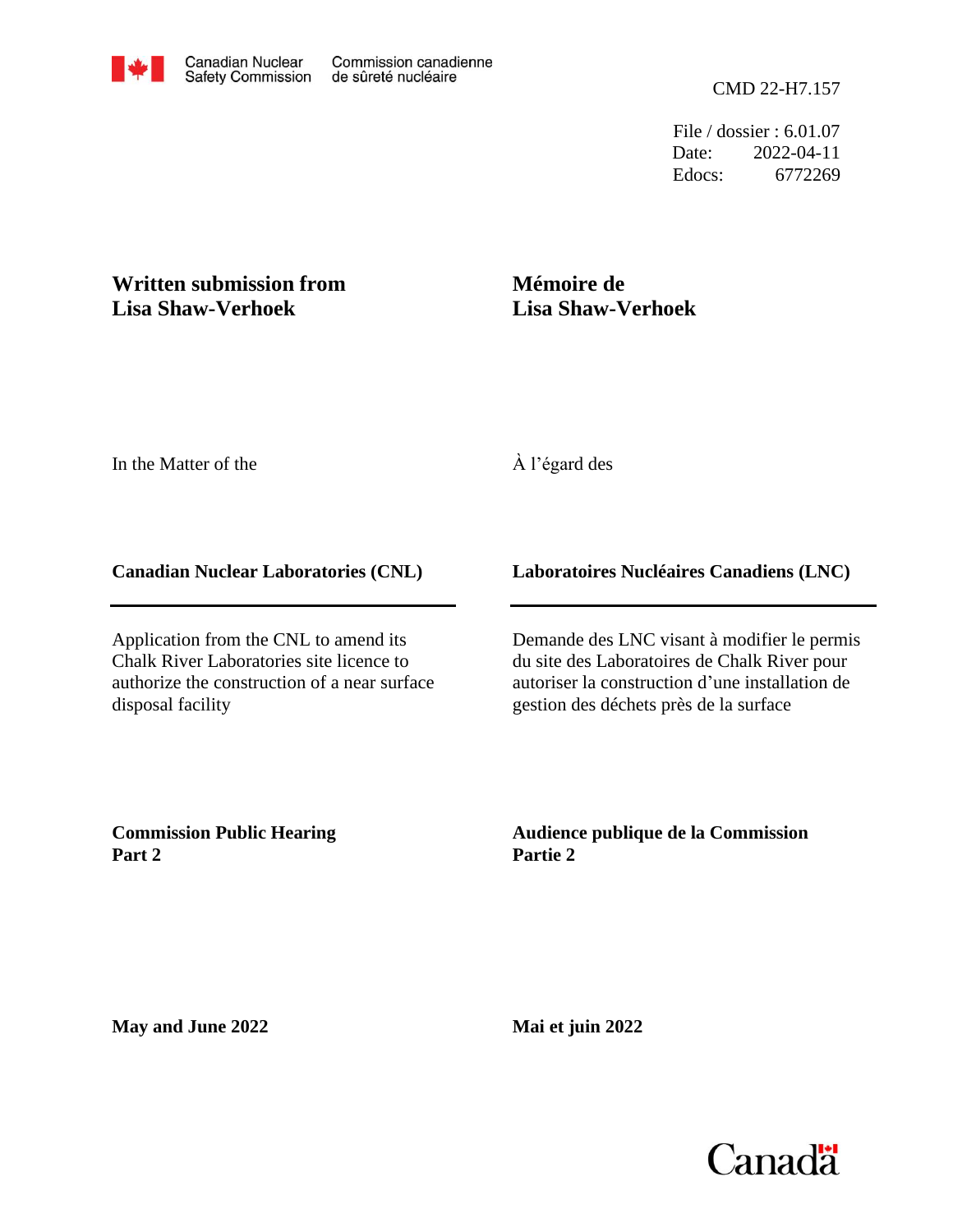#### **Written Submission for the Canadian Nuclear Safety Commission**

**Prepared by:** Lisa Shaw-Verhoek, MSW **Date:** April 11, 2022

Please review my thoughts and concerns regarding the application by Canadian Nuclear Laboratories Limited (CNL) for the Chalk River Laboratories (CRL) site to build a near surface disposal facility (NSDF) for low level radioactive waste on the unceded traditional territory of the Algonquin People.

I have strong connections to this territory which is also known as the Ottawa Valley as I am a fifth generation settler who grew up in Pembroke, Ontario. My family owns property at Fraser's Landing, Quebec which is located northwest diagonally across the Ottawa River from the proposed site. From the front porch, I can see the buildings at CNL. On this property there is abundant wildlife including beaver, deer, and even moose. It is well known that this specific section of the river contains Lake Sturgeon, *Acipenser fulvescens*, Canada's largest freshwater fish which is identified as a Species at Risk in Ontario. In 1996, my four year old son caught and with help from his father released one of these amazing creatures at Fraser's Landing. According to the Ontario Ministry of the Environment, Conservation and Parks, the Lake Sturgeon "has a skeleton made up of cartilage instead of bones, weighing up to 180 kilograms and reaching over two meters long. The Lake Sturgeon has ancestral ties to related species dating back 200 million years and can live more than 100 years." [\(https://www.ontario.ca/page/lake](https://www.ontario.ca/page/lake-sturgeon-species-risk)[sturgeon-species-risk\)](https://www.ontario.ca/page/lake-sturgeon-species-risk)

Frank Weldon Beatty, known as "Weary Beatty" the Ontario Surveyor General was asked by Canadian Federal Government officials to confirm that Duck Lake would be a choice location for the town site for a "secret nuclear facility". Instead he pointed them in a different direction and the town of Deep River was developed as a model community on the Ottawa River with natural beauty and amenities that were unknown in most rural settings.

Atomic Energy of Canada Limited (AECL) or "The Plant" has been an important research and economic engine at the Chalk River Location. It provided employment and financial stability for many, many families. When I was young growing up in Pembroke, several of my childhood friends' parents took a green AECL bus up Highway 17 to work. As an adult, I visited AECL as part of my employment duties as a professor at Algonquin College's Pembroke Campus to supervise students on field placements. When I hosted a group of students from British Columbia on a Canada 125 Exchange Program, we visited AECL as part of our touring of Renfrew County. When I had a diagnosis of Non Hodgkins Lymphoma, I required a test at The Ottawa Hospital General Campus that used isotopes before I could start chemotherapy treatment. At the time, the AECL Chalk River Reactor that produced isotopes was shut down and my test was delayed until isotopes from South Africa could be obtained.